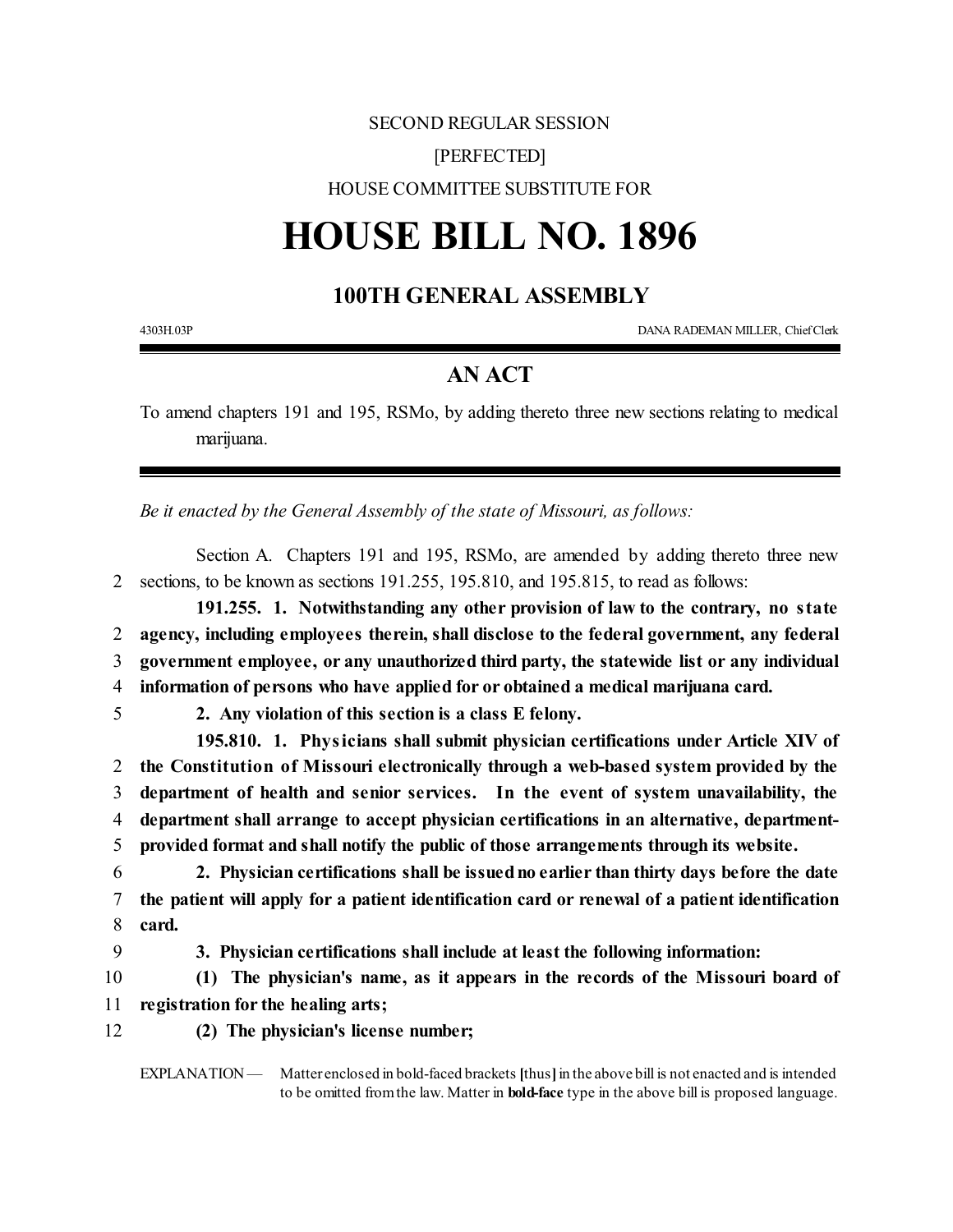HB HCS 1896 2

- **(3) Whether the physician is licensed to practice medicine or osteopathy;**
- **(4) The physician's business address, telephone number, and email address;**
- **(5) The qualifying patient's name, date of birth, and social security number;**
- **(6) The qualifying patient's qualifying condition;**
- **(7) The physician's recommendation for the amount of medical marijuana the patient should be allowed to purchase in a thirty-day period if the recommended amount is more than four ounces of dried, unprocessed marijuana or its equivalent;**
- 
- **(8) Statements confirming the following:**

 **(a) Inthe case of a non-emancipated qualifying patient under eighteen years of age, before certifying the qualifying patient for use of medical marijuana, the physician received the written consent of a parent or legal guardian who asserts he or she will serve as a primary caregiver for the qualifying patient;**

 **(b) The physician met with and examined the qualifying patient in person, reviewed the qualifying patient's medical records or medical history, reviewed the qualifying patient's current medications and allergies to medications, discussed the qualifying patient's current symptoms, and created a medical record for the qualifying patient regarding the meeting;**

 **(c) In the opinion of the physician, the qualifying patient suffers from the qualifying condition; and**

 **(d) The physician discussed with the qualifying patient risks associated with medical marijuana, including known contraindications applicable to the patient, risks of medical marijuana use to fetuses, and risks of medical marijuana use to breast-feeding infants; and**

**(9) The signature of the physician and date on which the physician signed.**

 **4. The department may request to interview any physician who chooses to certify individuals as qualifying patients. If such a request is made, the physician shall arrange for the interview to occur as soon as possible but no later than thirty days afte r the department makes the request.**

 **5. Physicians who violate this section are subject to discipline by the board of registration for the healing arts.**

**195.815. 1. The department of health and senior services shall require all officers, managers, contractors, employees, and other support staff of licensed or certified medical marijuana facilities, and all owners of such medical marijuana facilities with access to the facilities or to the facilities' medical marijuana, to submit fingerprints to the Missouri state highway patrol for the purpose of conducting state and fede ral fingerprint-based criminal background checks.**